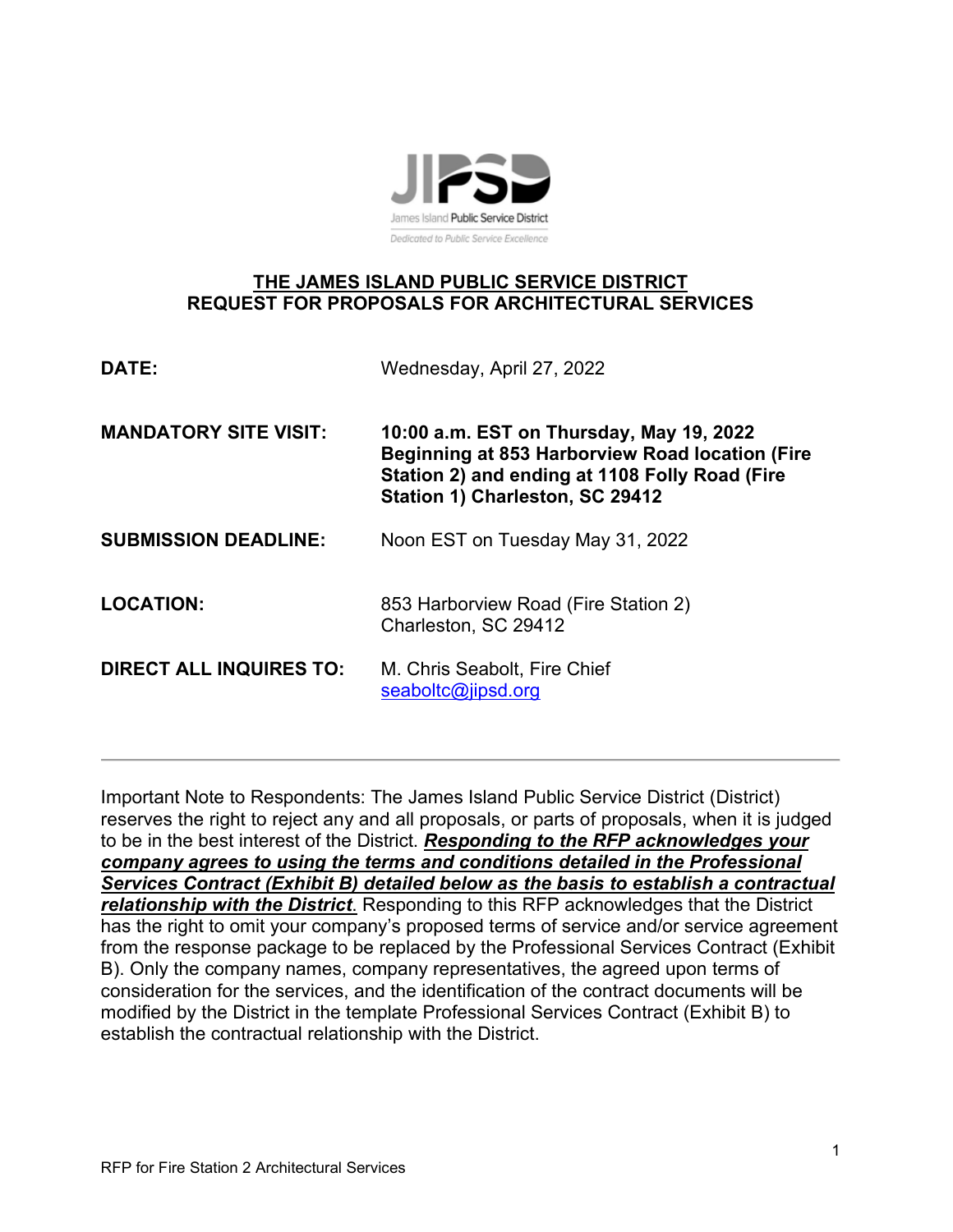## TABLE OF CONTENTS

1.0 GENERAL INTENT OF THE REQUEST FOR PROPOSALS

# 2.0 PROJECT BACKGROUND<br>2.1 Introduction

- **Introduction**
- 2.2 James Island's Public Service District's Fire Station
- 3.0 SCOPE OF WORK<br>3.1 Deliverables
	- **Deliverables**

# 4.0 PROPOSAL ORGANIZATION<br>4.1 General Information

- 4.1 General Information<br>4.2 Understanding/State
- 4.2 Understanding/Statement of Interest
- 4.3 Service Approach<br>4.4 Personnel
- Personnel
- 4.5 References
- 4.6 Contract Terms and Conditions<br>4.7 Cost Model
- Cost Model

## 5.0 CONDITIONS FOR PROPOSAL SUBMITTAL

- 5.1 Proposal Format<br>5.2 Questions
- Questions
- 5.3 Proposal Submission/Deadline
- 5.4 Retention of Proposals

# 6.0 PROPOSAL EVALUATION<br>6.1 Method of Award

- Method of Award
- 6.2 Cancellation of Award<br>6.3 Evaluation Procedures
- **Evaluation Procedures**
- 6.4 Criteria for Evaluation
- 6.5 Oral Presentation
- 6.6 Rejection of Proposals
- 7.0 MISCELLANEOUS PROVISIONS<br>7.1 Contract Provisions
	- **Contract Provisions**
	- 7.2 Provisions of Sub-Contract<br>7.3 Non-Discrimination
	- 7.3 Non-Discrimination<br>7.4 Lobbving
	- **Lobbying**
	- 7.5 Limitations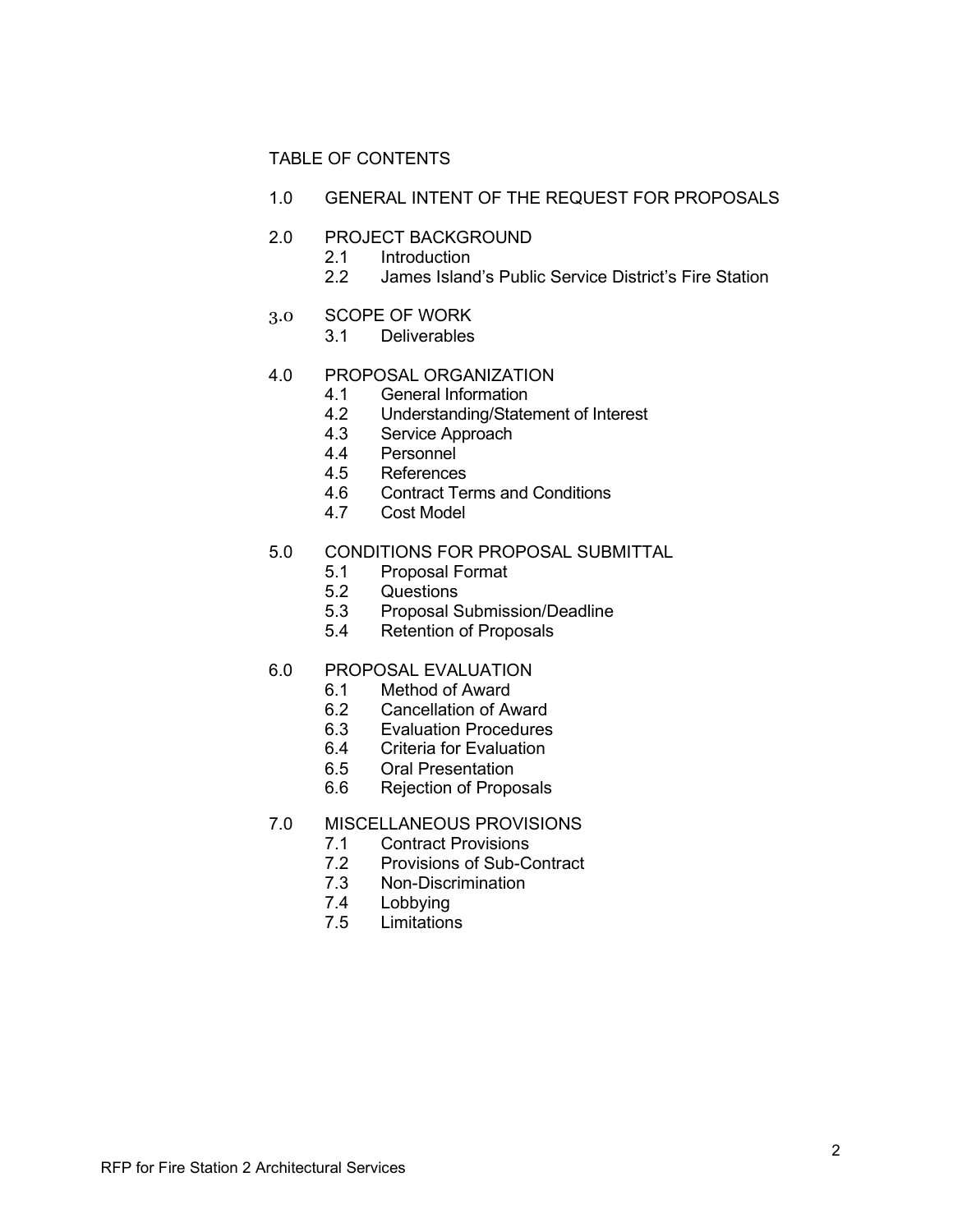# *1.0 GENERAL INTENT OF THE REQUEST FOR PROPOSALS*

- 1.1 This request for proposal (RFP) outlines the nature and scope of the design engineering and architectural services for the James Island Public Service District (District), located in Charleston, South Carolina.
- 1.2 Vendor or Vendor with principals, spouses of principals, or any other stakeholders who are also employed by the District, shall be deemed not eligible to submit proposals on this project. The District reserves the right to disqualify any proposal that it determines does not comply with the laws of the State of South Carolina, policies of the District or creates a conflict, or the appearance of a conflict, of interest for the District.
- 1.3 For purposes of this RFP, proposers must submit copies of certificates of insurance for general liability and worker's compensation. The selected firm must have general and professional liability insurance coverage in amounts acceptable to the District. Please reference Article 5 and Exhibit B of the Professional Services Contract (PSC). Responding to the RFP acknowledges your company agrees to using the terms and conditions detailed in the Professional Services Contract detailed below as the basis to establish a contractual relationship with the District. Responding to this RFP acknowledges that the District has the right to omit your company's proposed terms of service and/or service agreement from the response package to be replaced by the Professional Services Contract (Exhibit B). Only the company names, company representatives, the agreed upon terms of consideration for the services, and the identification of the contract documents will be modified to establish the contractual relationship with the District.

# *2.0 PROJECT BACKGROUND*

## *2.1 Introduction*

The Fire Station (Fire Station 2), located at 853 Harborview Road, Charleston, SC was constructed in 1964. It was built to house one Fire Engine and one person, which later grew to two people. Through several modifications over the years a second bay was added, the first bay was converted into living space, and the station now houses up to four personnel. The station is approximately 1613 sq. ft., with 709 of that sq. ft. for the apparatus bay.

The Fire Station needs to be replaced. Closing in on sixty years it has served the community well. We have drastically outgrown the station and we need to construct a new station that will provide service to the citizens for another sixty years.

# *2.2 JAMES ISLAND PUBLIC SERVICE DISTRICT'S FIRE STATION*

The Fire Station should be approximately 4000 sq ft. That should include twin single bays (1480 sq ft), sleeping quarters (720 sq ft, 4 cubes for 4 beds), combination full commercial kitchen/living quarters (625 sq ft), storage room off the bay (156 sq ft), a decontamination room off the bay, which will house an extractor and gear dryer (156 sq ft), two bathroom/shower rooms unisex with one ADA, if required (225 sq ft), and a single office for the Captain (90 sq ft).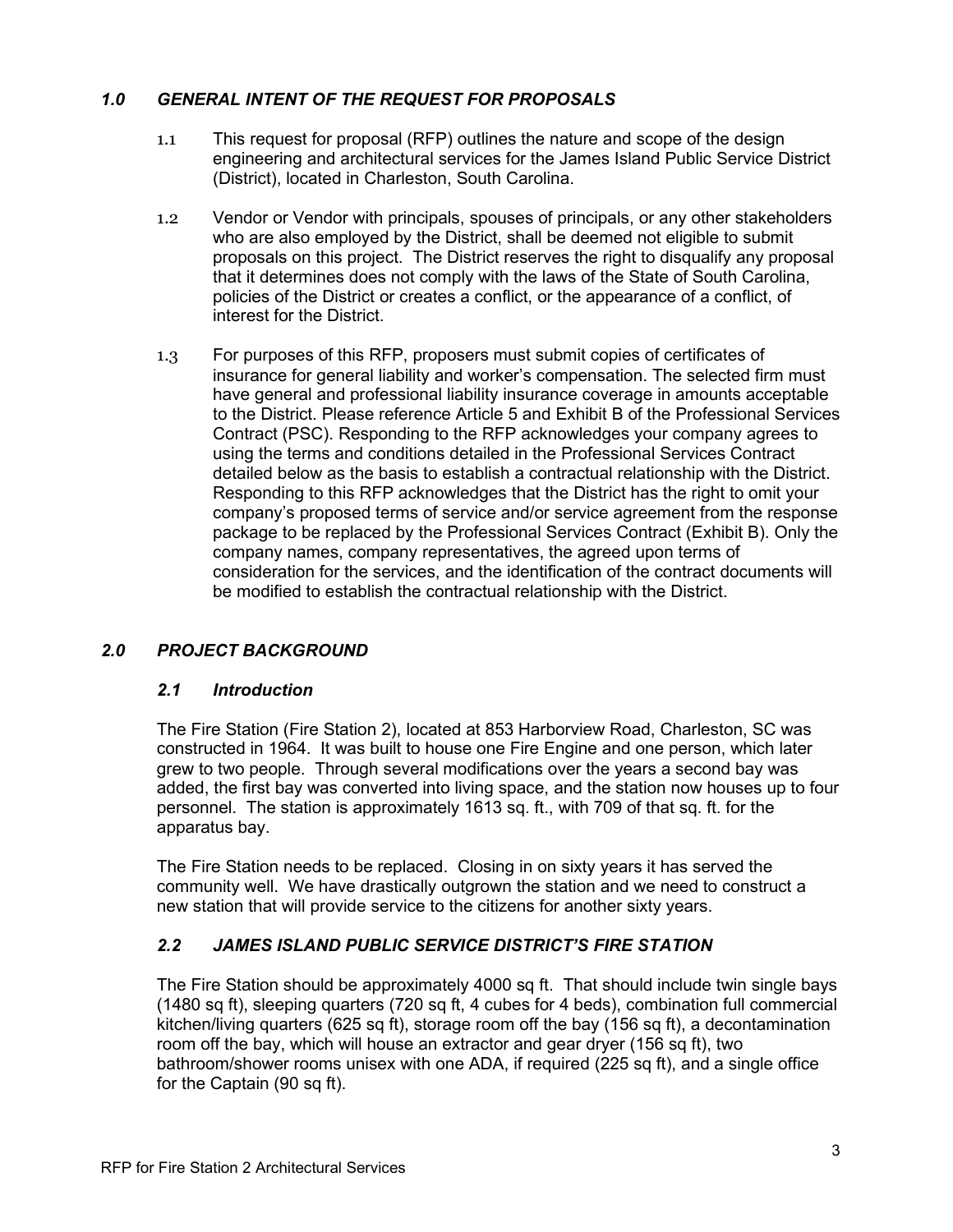## *3.0 SCOPE OF WORK*

The District is seeking proposals for initial deliverables for the project, that will not exceed \$50,000. Qualified Vendors must be:

- 1. Insured to the District's requirements
- 2. Experienced and qualified architectural or design firm.
- 3. Have the names of all personnel on file with a passing background check.

#### *Initial Deliverables Categories:*

**Interested Vendors shall provide a proposal for a list of the deliverables that can be provided within the \$50,000 initial District maximum investment. If a Vendor is not proposing for all deliverables included in Section 3.1 below, such a response from the interested vendor must clearly identify which deliverables are within the scope of the \$50,000 initial District maximum investment. Vendors are asked to hold pricing submitted for a minimum of 90 days after the proposal due date. The District will need to obtain approval from the District Commission at its Regular meeting held on June 27, 2022. The vendor selected will be asked to attend that Regular Commission Meeting normally scheduled for 7:00 pm at the Town of James Island Town Hall located at 1122 Dills Bluff Rd.** 

#### **3.1 Deliverables:**

-Initial Programming, Planning, and Study Phases for a New Fire Station #2 – approximately 4,000 gross square feet single-story structure; two bay (double stacked) apparatus bay and associated support spaces; living quarters, sleeping quarters, lavatories, and storage facilities within the initial investment not to exceed \$50,000.

-Renderings – design team will provide 2 computer renderings for the Owner's use, including presenting design components to the Commission with the detailed estimates of Fire Station #2 Total Project Budget (Initial Conceptual Design Costs, Soft Costs, Construction Costs, and Grand Total for New Fire Station #2) within the initial investment not to exceed \$50,000.

-Provide detailed anticipated budget for vertical and horizontal construction on desired site / parcels; provide detailed projected demolition costs of current structures within the initial investment not to exceed \$50,000.

-Furniture Coordination is understood to include tables and chairs, systems furniture for the sleeping quarters, living quarters, kitchen, and gear grids and other assorted storage components; issue a design intent package for the systems furniture and loose furniture to the District's selected manufacturer/dealer; review pricing of furniture from dealer. Estimated costs for the District to purchase the required furniture within the initial investment not to exceed \$50,000.

-Landscape Architecture includes plantings, buffers, irrigation, and development of site amenities with the project site. The intent is to use plants that are indigenous or welladapted to the locale and that require minimal maintenance. Services include Schematic Design through Contract Administration, including regulatory coordination. Estimated costs for the District to landscape the proposed options for conceptual stations within the initial investment not to exceed \$50,000.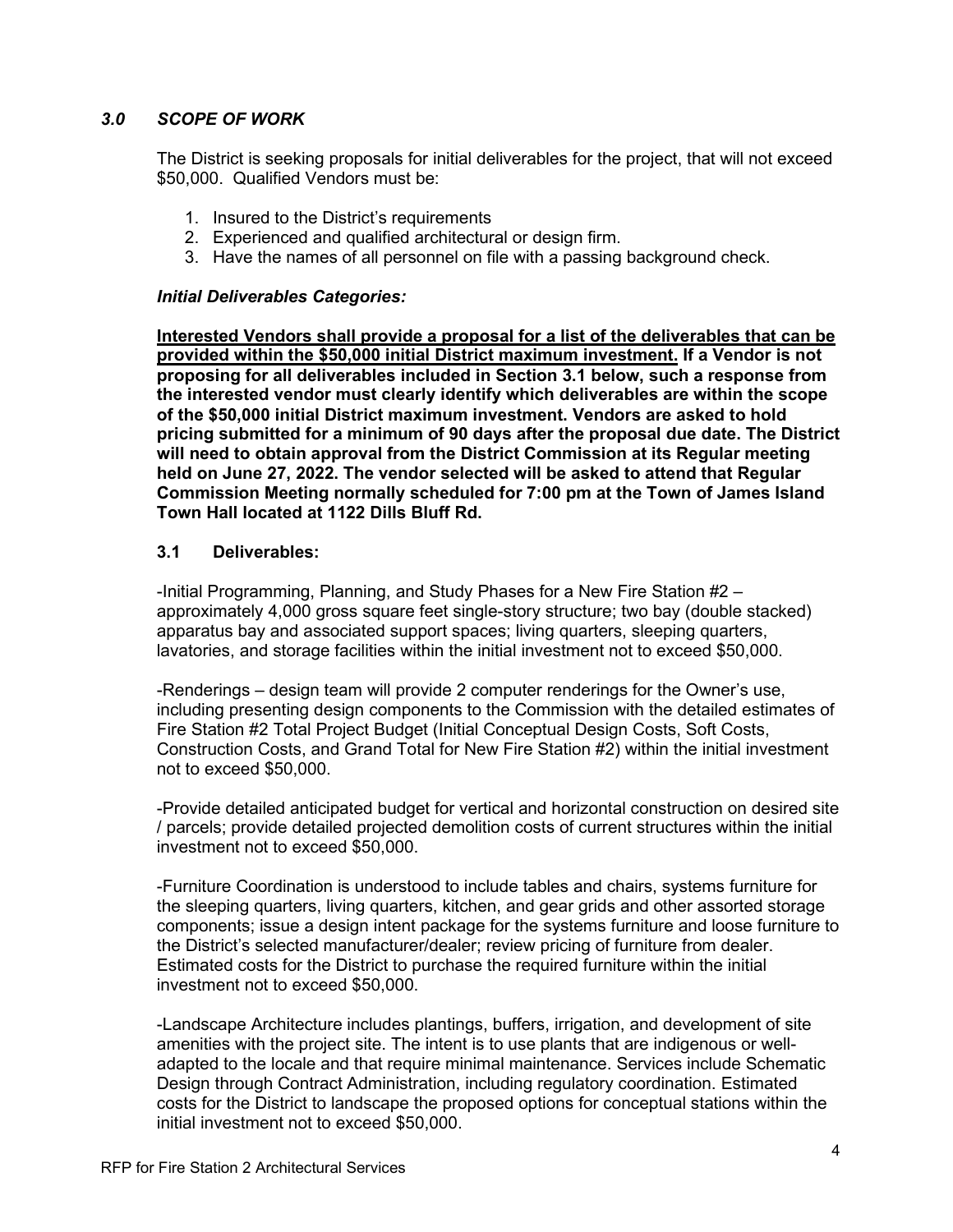-Surveying and Geotechnical analysis need to be determined. Estimated costs for District to perform surveying and geotechnical analysis within the initial investment not to exceed \$50,000.

-Site Development of Multiple Parcels – zoning permitting, technical review committee, and design review board serviced will be needed.

-Coordinate recording of easements or plat revisions to be provided in conjunction with District Legal Counsel.

-Construction procurement is anticipated to be a traditional Design-Bid-Build Process.

-Basic services include architecture, civil engineering to the property line, structural engineering, and mechanical, electrical, communications systems, and fire protection engineering. Milestones and deliverables include schematic design, design development, and construction documents with owner input and review at all milestones; bidding and negotiation; contract administration.

-Cost Estimating services provided by an independent cost estimator to track the construction budget at project milestones; develop itemized construction cost estimate for all relevant divisions of work and recommended Owner contingencies; estates prepared with Schematic Design, Design Development, and Construction Documents (approximately 30%, 65%, and 95%)

-Special Systems services coordinated by design team to JIPSD standards for IT / AV / Communication / Security / Distributed Antenna System (DAS) to coordinate: IT- cable tray or J Hook for cabling, with servers, switches, and UPS to be provided by JIPSD or its vendor

Conduit from telecom service point to IT Room

TV in living quarters

DAS – performance-based system with signal booster to be coordinated and installed by FCC Contractor

Wall-mounted PURVIS System and accessories / bunk room lighting, rip-n-run printers, annunciators, etc. with final components and installation

PURVIS and DAS wiring is required to be in conduit (no cable tray or hooks) Security and Access Controls

-Energy Modeling, LEED or Green Globes certification, traffic analysis, offsite utilities, and commissioning within the initial investment not to exceed \$50,000.

**The selected vendor shall present conceptual drawings for options with Fire Station 2, detailed estimated costs for the various options with the project options, to the JIPSD Commission no later than Monday, October 10, 2022, at a District Commission Fire Committee meeting. The selected vendor will provide the District with electronic versions of all work products and supporting documents associated with the deliverables detailed above prior to the presentation to the Commission on Monday, October 10, 2022.**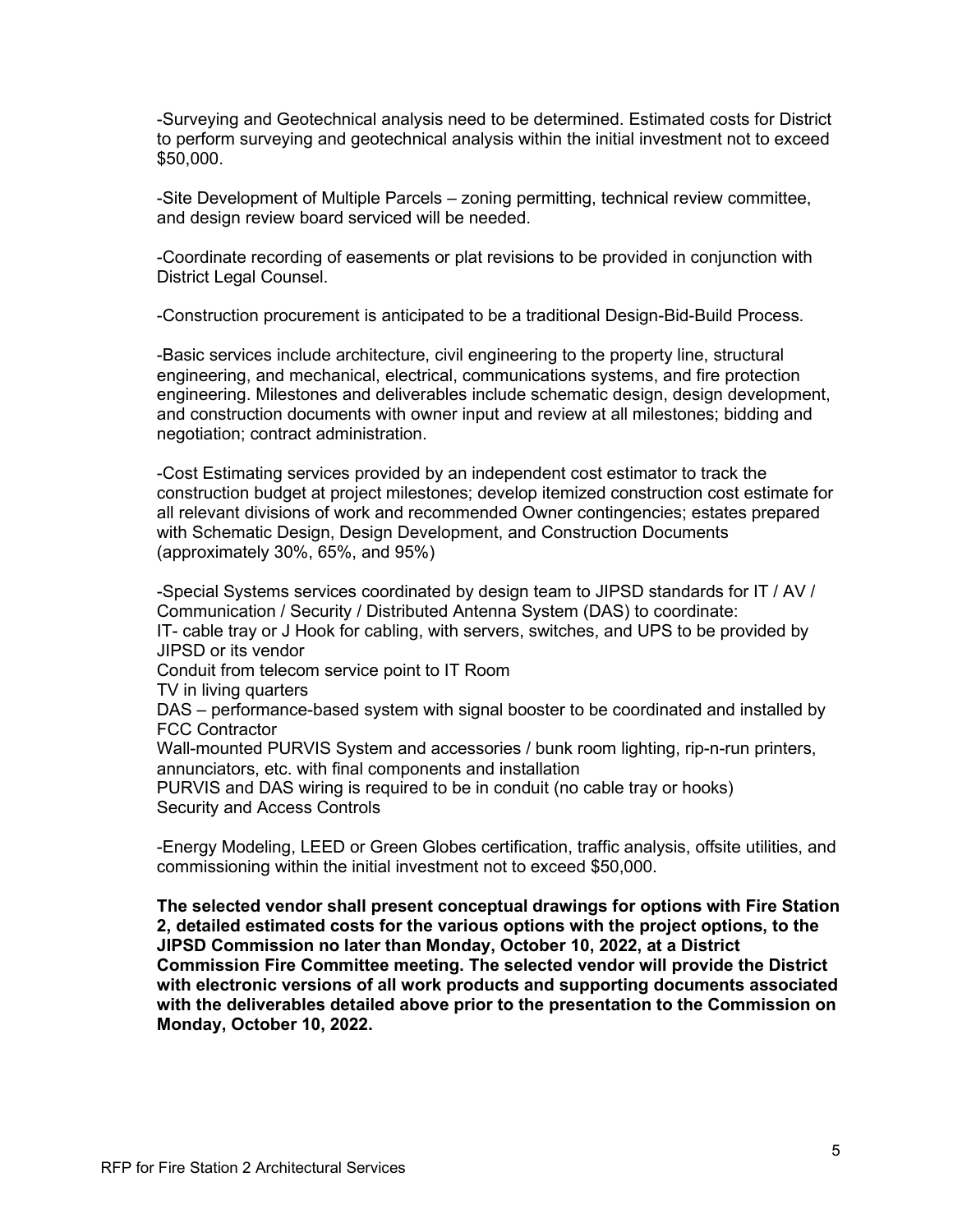## *4.0 PROPOSAL ORGANIZATION*

The proposal should consist of the following information in the outline indicated.

## **4.1 General Information**

4.1.1 Identify the Vendor's and its legal status (i.e., corporation, partnership, etc.), address, name of single point of contact, single point of contact information, and name of person with binding authority to enter into contracts.

### **4.2 Understanding/Statement of Interest**

- 4.2.1 Indicate the Vendor's knowledge and understanding of the District's request and their capabilities to carry out the scope of work.
- 4.2.2 Describe Vendor's history, financial resources, capabilities, and stability. Provide information demonstrating Vendor's ability to fiscally manage and monitor services proposed.

#### **4.3 Personnel**

- 4.4.1 Indicate the current number of employees trained and available to provide all of the required services in each of the proposed service categories.
- 4.4.2 A detailed description of the Vendor's sales, account management, and technical services teams assigned to District. Include biographies and numbers of years working in the capacity proposed with the Vendor.
- 4.4.3 Provide a certification list for technical staff in each service category proposed.

## **4.5 References**

- 4.5.1 Identify 3 current references that the District may contract regarding experience for proposed services outlined in this RFP. Identification of each reference shall include:
	- Contact name and title
	- Contact address and telephone
	- Contact email

#### **4.6 Contract Terms and Conditions**

4.6.1 Vendor shall submit written example of terms and conditions for the work described in their proposal. The District will review and may propose amendments to that contract or provide alternative contract language.

#### **4.7 Cost Model**

4.7.1 Vendors shall submit pricing for each proposed deliverable. Pricing must be comprehensive for the proposed service and must include implementation, migration, and ongoing costs. In pricing model, the following should be considered: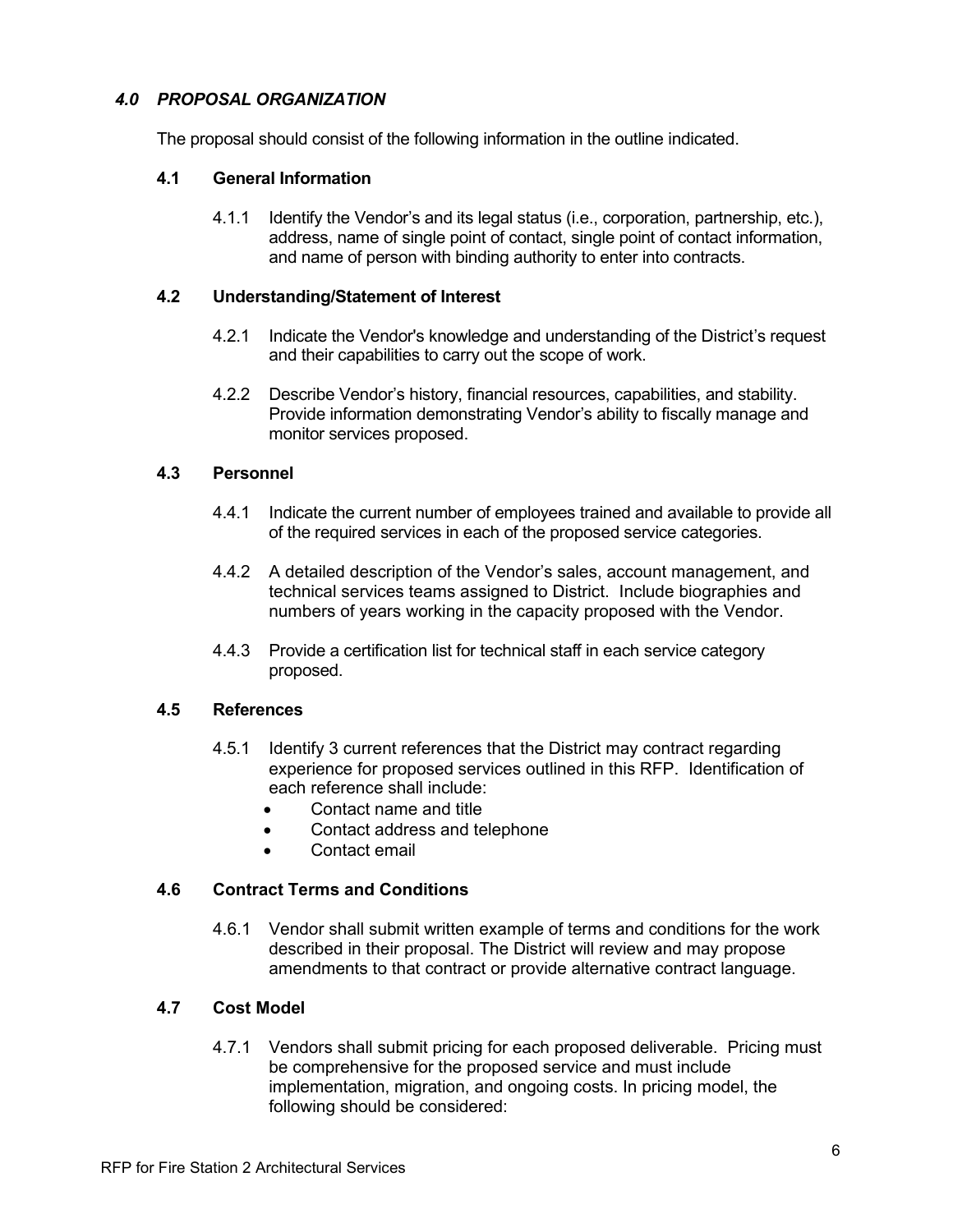- Costs not identified in the cost proposal will not be entertained during contract negotiations.
- 4.7.2 Cost proposals must be submitted in hard copy form. Three (3) hard copies shall be in a **sealed envelope** and clearly labelled with Vendor's Name on the outside of the envelope.

## *5.0 CONDITIONS FOR PROPOSAL SUBMITTAL*

#### **5.1 Proposal Format**

The proposal should be submitted on 8-1/2" x 11" soft bound sheets.

### **5.2 Questions**

**Vendors are asked to submit questions related to the specific project requirements and contents of proposal, in writing, at the mandatory site visit held on Thursday, May 19, 2022, at 853 Harborview Road at 10:00 am. Vendors are cautioned not to contact any JIPSD staff directly. Evidence of such contact may be cause for rejection of proposal.**

## **5.3 Proposal Submission/Deadline**

Vendors are required to submit three (3) hard copies of their service proposal in one package/envelope. Both the proposal and the cost proposal must be submitted to the following address:

#### **Fire Station 2 Project M. Chris Seabolt, Fire Chief James Island PSD Fire Station 1 1108 Folly Road James Island SC, 29412**

#### **Late proposals will not be accepted.**

Proposals must be endorsed with the signature of a responsible official having the authority to bind the offer to the execution of the proposal. The District expects each Vendor to have a legal review performed prior to proposal submission. Each proposal must be submitted in a sealed envelope prominently marked as follows:

# *Fire Station 2 RFP by:*

# *[VENDOR NAME]*

Failure to do so may result in a premature opening of, post-opening of, or failure to open that proposal. Facsimile, oral, telephone, or telegraphic proposals are invalid and will not receive consideration.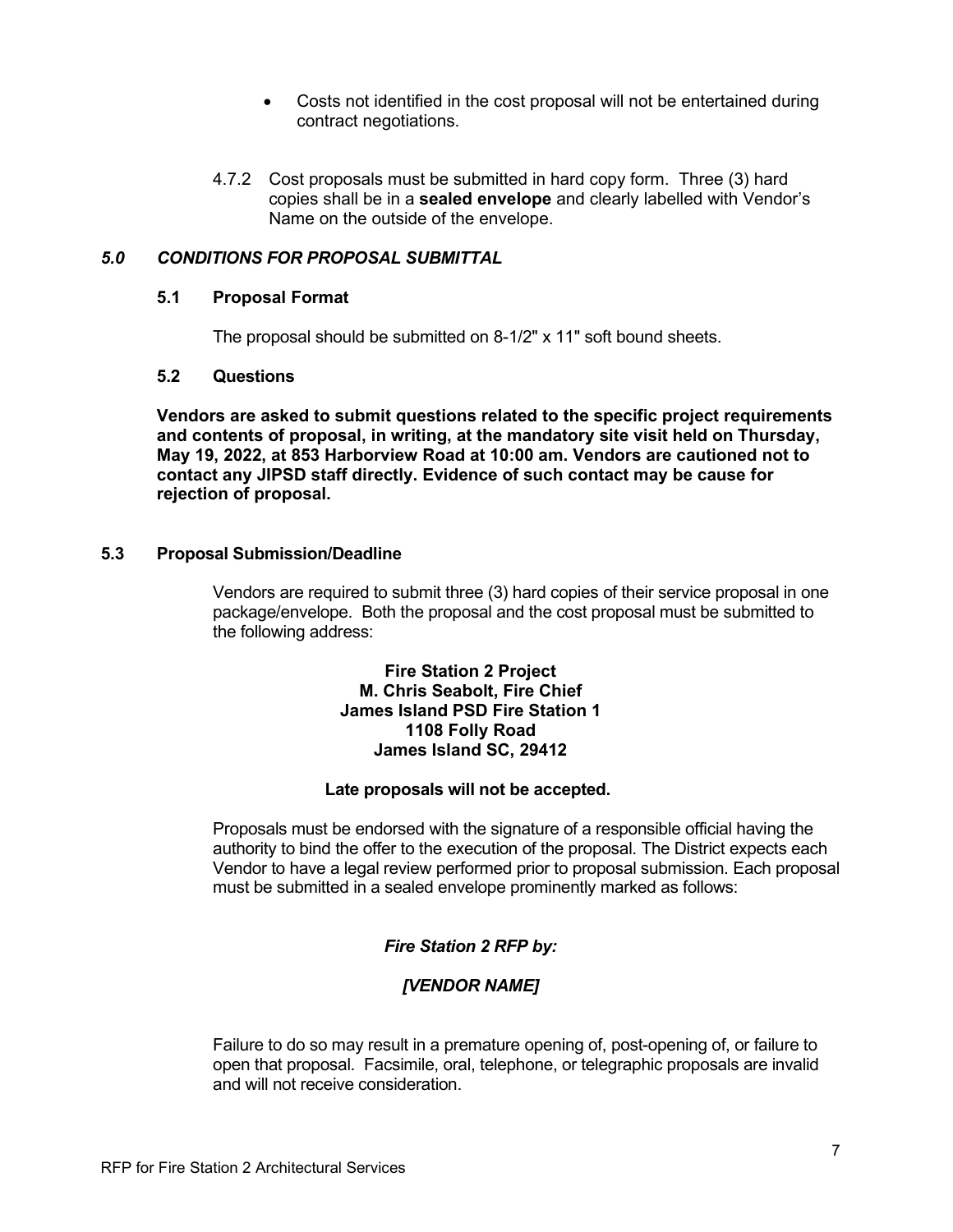## **5.4 Retention of Proposals**

Upon submission, all proposals become the property of the District, which has the right to use any ideas presented in any proposal submitted in response to this RFP, whether or not the proposal is accepted.

### *6.0 PROPOSAL EVALUATION*

#### **6.1 Method of Award**

The District considers the subject matter of this proposal to be a professional service.

Although economic issues will be considered in the award process, emphasis will also be placed upon the quality of the service offered, experience factors, the competency of the prospective Vendor, and outside references.

#### **6.2 Cancellation of Award**

The District reserves the right, without any liability, to cancel the award of any proposals, at any time before the execution of the agreement documents by all parties.

#### **6.3 Evaluation Procedures**

It is the intent of the District to review all proposals and judge their merit**.** The District will select a Vendor with which to begin negotiations to provide the District with Deliverables for a new Fire Station 2. The District may elect to invite final Vendors to present and/or demonstrate services during the evaluation period.

Failure of the Vendor to provide in the proposal any information requested in this RFP may result in disqualification of that proposal.

#### **6.4 Criteria for Evaluation**

The decision on selecting a Vendor for the project will be based on the following criteria:

#### **6.4.1. Service Experience:**

- Experience of Vendor
- Vendor Depth
- Similar Type Services
- Similar Size Services
- Vendor Stability
- Vendor References

#### **6.4.2. Understanding/Compatibility**

- Understanding of the JIPSD's Needs Based On Information Provided
- Interest/Commitment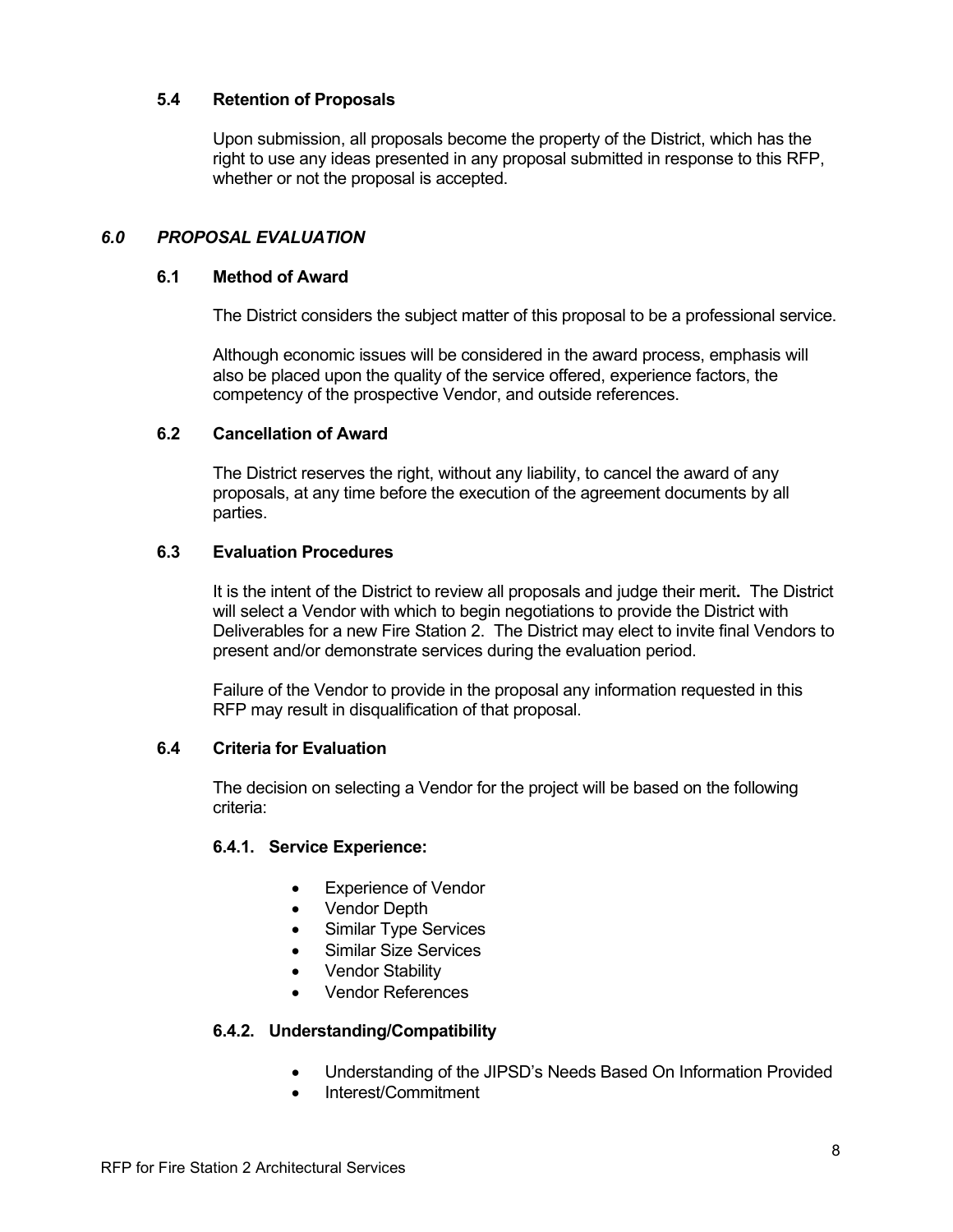## **6.4.3. Approach**

- Work Plan / Timelines
- Schedule Management
- RFP Specifications
- Explanation of Quality Control and Assurances
- Vendor's ability to provide multiple services

### **6.4.4. Cost**

• Total initial maximum District investment will not exceed \$50,000

#### **6.5 Oral Presentation**

Following evaluation of proposals, Vendors will be required to give an oral presentation of their proposal to the District's Fire Department Senior Staff and members of the District's Leadership Team. This will provide an opportunity for the Vendor to clarify or elaborate on specifics within their proposal. Vendors will be expected to pay for any costs they incur for the oral presentation along with any costs associated with preparing and transmitting informational responses.

#### **6.6 Rejection of Proposals**

The District reserves the right to reject any (or all) proposal(s) based on the evaluation criteria contained in this RFP. The District also reserves the right to cancel or amend this RFP at any time. Any changes in the status of the RFP will be brought to the attention of all parties that have received the same.

## *7.0 MISCELLANEOUS PROVISIONS*

## **7.1 Contract Provisions**

Proposals submitted in response to the RFP may become a part of any subsequent contract. If for any reason the selected Vendor deviates in any way from previous proposed services, the District may reject the proposal and begin negotiations with another Vendor.

## **7.2 Non-Discrimination**

The responding Vendor must demonstrate that it has agreed not to discriminate in hiring practices on the basis of race, color, creed, religion, national origin, sex, age, marital status, public assistance status, veteran status, disability, or sexual orientation.

## **7.3 Lobbying**

Any attempt to contact members of the District's Commission, or department heads involved or affected by the project, including second party contact, will result in immediate rejection of your proposal.

#### **7.4 Limitations**

The District will not be responsible for any costs incurred by applicants in preparing proposals.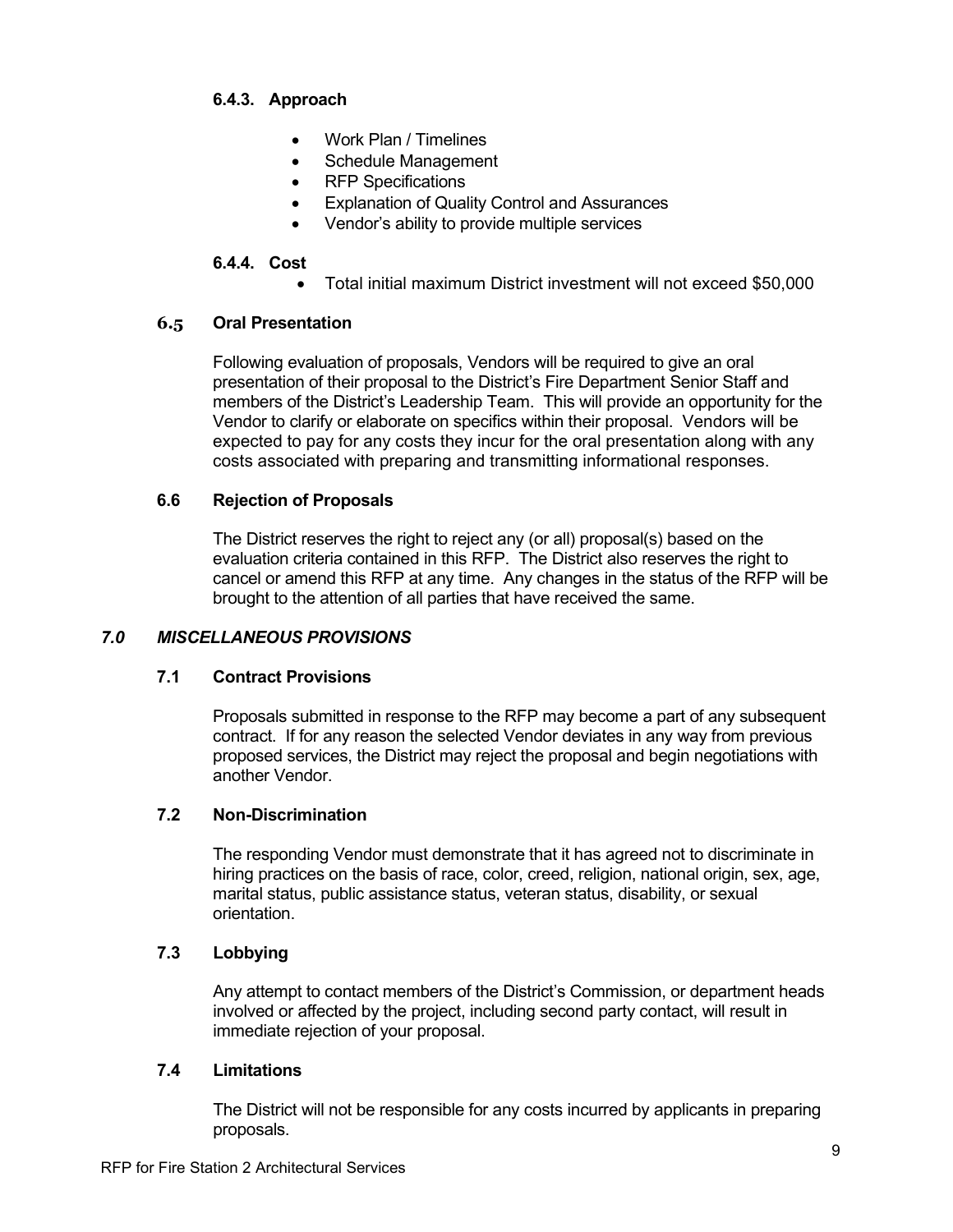# **JAMES ISLAND PUBLIC SERVICES DISTRICT**

## **STANDARD FORM OF AGREEMENT BETWEEN DISTRICT AND PROFESSIONAL FOR PROFESSIONAL SERVICES CONTRACT**

This is a Contract Agreement (the "AGREEMENT"), by and between the JAMES ISLAND PUBLIC SERVICE DISTRICT, a South Carolina Special Purpose District, whose mailing address is 1739 Signal Point Road, Charleston, SC 29412, hereinafter referred to as the "DISTRICT", and "INSERT NAME OF THE COMPANY," a South Carolina Corporation, whose address is "INSERT STREET ADDRESS," hereinafter referred to as "PROFESSIONAL."

# **ARTICLE 1. SERVICES OF PROFESSIONAL**

- *A. Scope of Services*
	- i. PROFESSIONAL shall provide, or cause to be provided, the services set forth in Article 1B below and as set forth in *Exhibit A* ("Services").
	- ii. The PROFESSIONAL will provide Services and perform all obligations necessary thereto as described in this AGREEMENT.
	- iii. "Services" shall at all time relevant hereto means performance of a task, assistance, support or access to resources under this AGREEMENT and deliverable of such as delineated herein or as expressly listed in *Exhibit A*.
- B. *Description of Services*. PROFESSIONAL will provide architectural services to the DISTRICT.

# **ARTICLE 2. METHOD OF PAYMENT FOR SERVICES**

- A. *Contract Sum*. The consideration for Services provided pursuant to this AGREEMENT shall be the lump sum amount of \$XX,XXX.XX per year for a period of twelve (12) months starting MONTH, DAY, YEAR through MONTH, DAY, YEAR by DISTRICT to PROFESSIONAL based on monthly (\$X,XXX.XX) terms.
- B. *Payment*. Consideration payments are paid in arrears and shall be made on a monthly (\$X,XXX.XX per month) basis and paid on or before the day of every month for Services provided and accepted the previous month.
- C. *Commencement*. The AGREEMENT shall become effective upon full execution of both parties hereto and PROFESSIONAL shall begin rendering Services on \_\_\_\_\_\_\_\_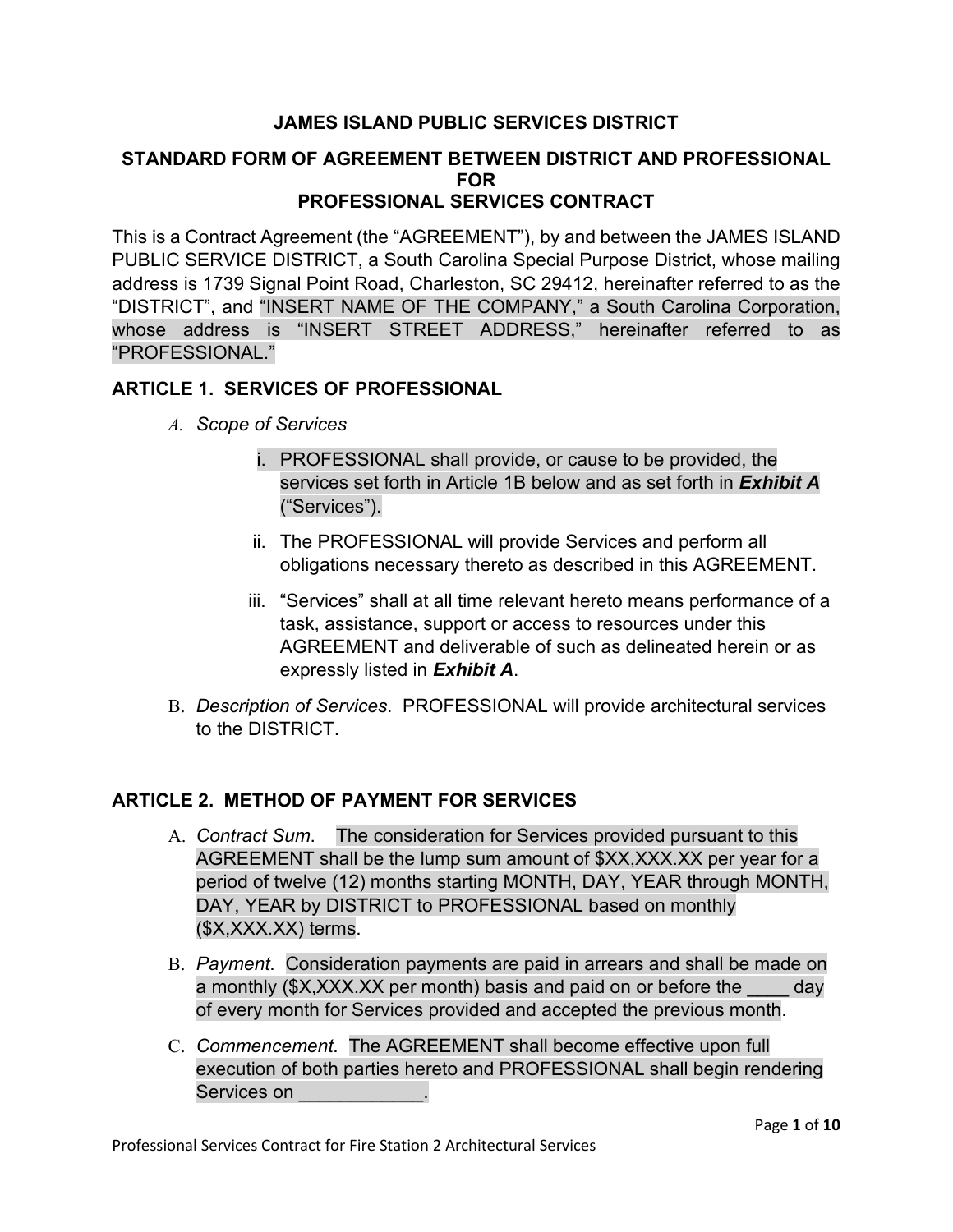# **ARTICLE 3. CONTRACT DOCUMENTS**

- A. *Documents*. The documents which form the basis for this contractual understanding between DISTRICT and PROFESSIONAL are as follows:
	- i. This Agreement
	- ii. A letter submitted by PROFESSIONAL to DISTRICT dated MONTH DAY, YEAR.
	- iii. Proposal submitted by PROFESSIONAL to DISTRICT dated MONTH DAY, YEAR.
- B. *Conflicts*. To the extent any conflicts arises within the documents set forth in Article 3A, the terms as set forth in this AGREEMENT shall govern. If this AGREEMENT does not address the language in conflict, the stricter application of the requirement or obligation shall apply.

# **ARTICLE 4. STANDARDS OF PERFORMANCE**

- A. *Standard*. The standard of care for all Services performed or furnished by PROFESSIONAL under this AGREEMENT will be the care and skill ordinarily used by members of the subject profession practicing under similar circumstances at the same time and in the same locality.
- B. *Compliance*. PROFESSIONAL does hereby agree to engage in the work as described herein and perform same in a manner to be commonly expected of someone performing the services as generally described below and herein.
- C. *Consultants*. PROFESSIONAL may employ such consultants as PROFESSIONAL deems necessary to assist in the performance or furnishing of the Services, subject to reasonable and timely objections by the DISTRICT.
- D. *Regulations and Standards*. PROFESSIONAL shall comply with all applicable Laws, Regulations and industry standards for the Services being provided as of the date of Commencement.

# **ARTICLE 5. INSURANCE**

A. PROFESSIONAL shall procure and maintain insurance, including policy limits and necessary endorsements, to meet the requirements set forth in *Exhibit B*, "Insurance" to this AGREEMENT.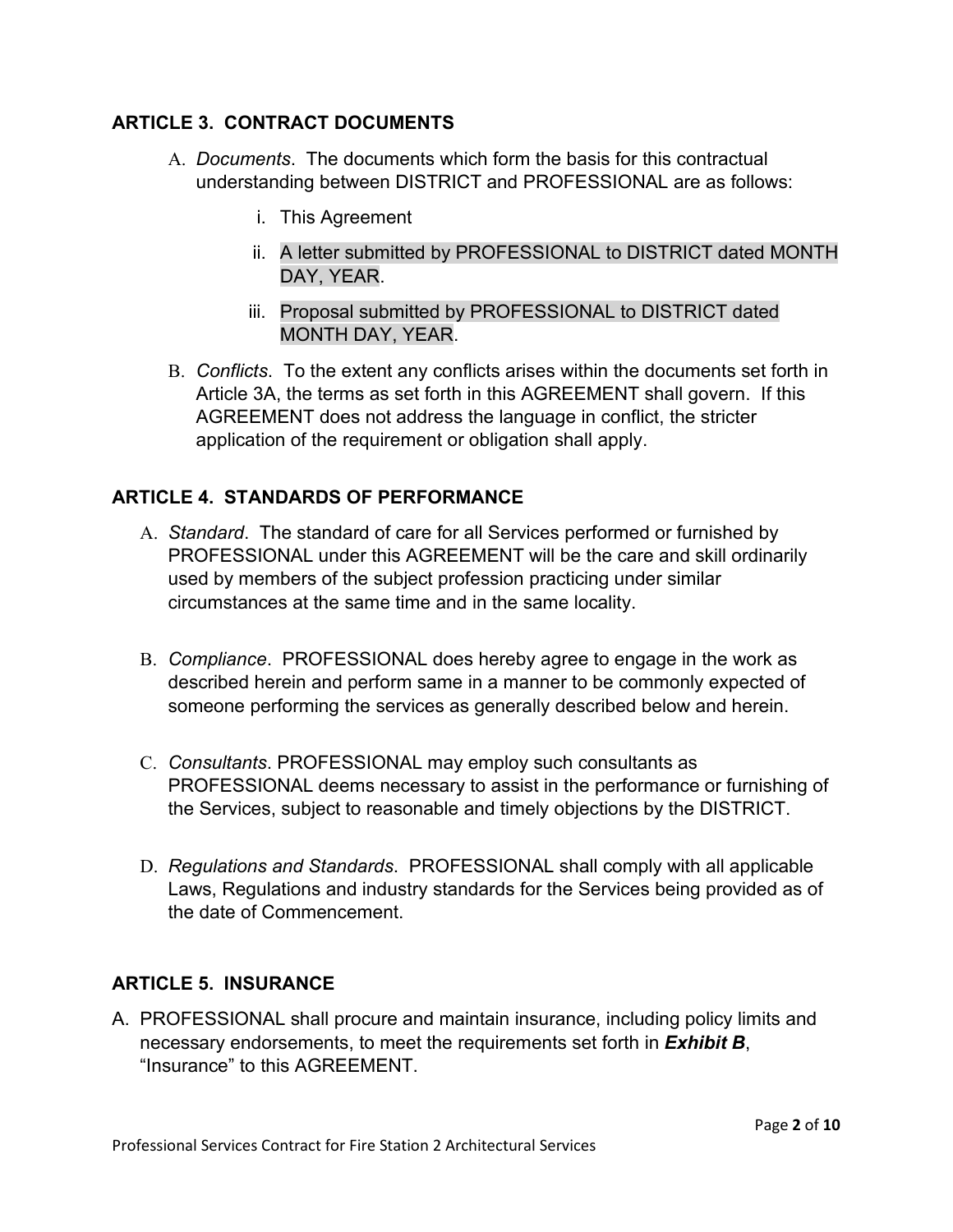# **ARTICLE 6. INDEMNIFICATION**

- A. The PROFESSIONAL shall indemnify, protect and hold harmless DISTRICT, its Commissioners, officers, directors, partners, employees, agents, and consultants of each from and against all claims, costs, losses, and damages (including reasonable attorneys fees and charges of engineers, architects and other professionals and all court or arbitration or other dispute resolution costs) arising out of or relating to the performance of the Services, provided that any such claim, cost, loss, or damage is attributable to bodily injury, sickness, disease or death, or to injury to or destruction of tangible property (other than the Work itself), including the loss of use resulting therefrom but only to the extent caused by any negligent act or omission of PROFESSIONAL, or any consultant, subcontract and/or supplier within PROFESSIONAL's control to provide Services or for whose acts any of them may be liable.
- B. In any and all claims against DISTRICT or any of its respective Commissioners, consultants, agents, officers, directors, partners, or employees by any employee (or the survivor or personal representative of such employee) of PROFESSIONAL, consultant, supplier, or any individual or entity directly or indirectly employed by any of them to perform any of the Services, or anyone for whose acts any of them may be liable, the indemnification obligation under this Section shall not be limited in any way by an limitation on the amount or type of damages, compensation, or benefits payable by or for the PROFESSIONAL or any such consultant, Supplier or individual or entity under workers' compensation acts, disability benefits acts, or other employee benefit acts.
- C. The PROFESSIONAL's indemnity obligations under this Paragraph shall also specifically include, without limitation, all fines, penalties, damages, liability, costs, expenses (including, without limitation, reasonable attorneys' fees and court costs) and punitive damages (if any) arising out of, or in connection with, any (1) violation of or failure to comply with any law, statue, ordinance, rule, regulation, code or requirement of public authority that bears upon the performance of the Services by PROFESSIONAL, or any person or entity for which the PROFESSIONAL is liable, (2) means, methods, procedures, techniques, or sequences of execution of performance of the Services, and (3) failure to secure for permits, fees, approvals, licenses, and inspections as required under the Contract Documents.
- D. PROFESSIONAL shall indemnify and hold harmless the DISTRICT, its Commissioners, officers, directors, partners, employees, and agents from and against any costs and expenses, (including reasonable attorneys' fees and court costs) incurred by any of them in enforcing any of the PROFESSIONAL's defense, indemnity and hold harmless obligations under the AGREEMENT.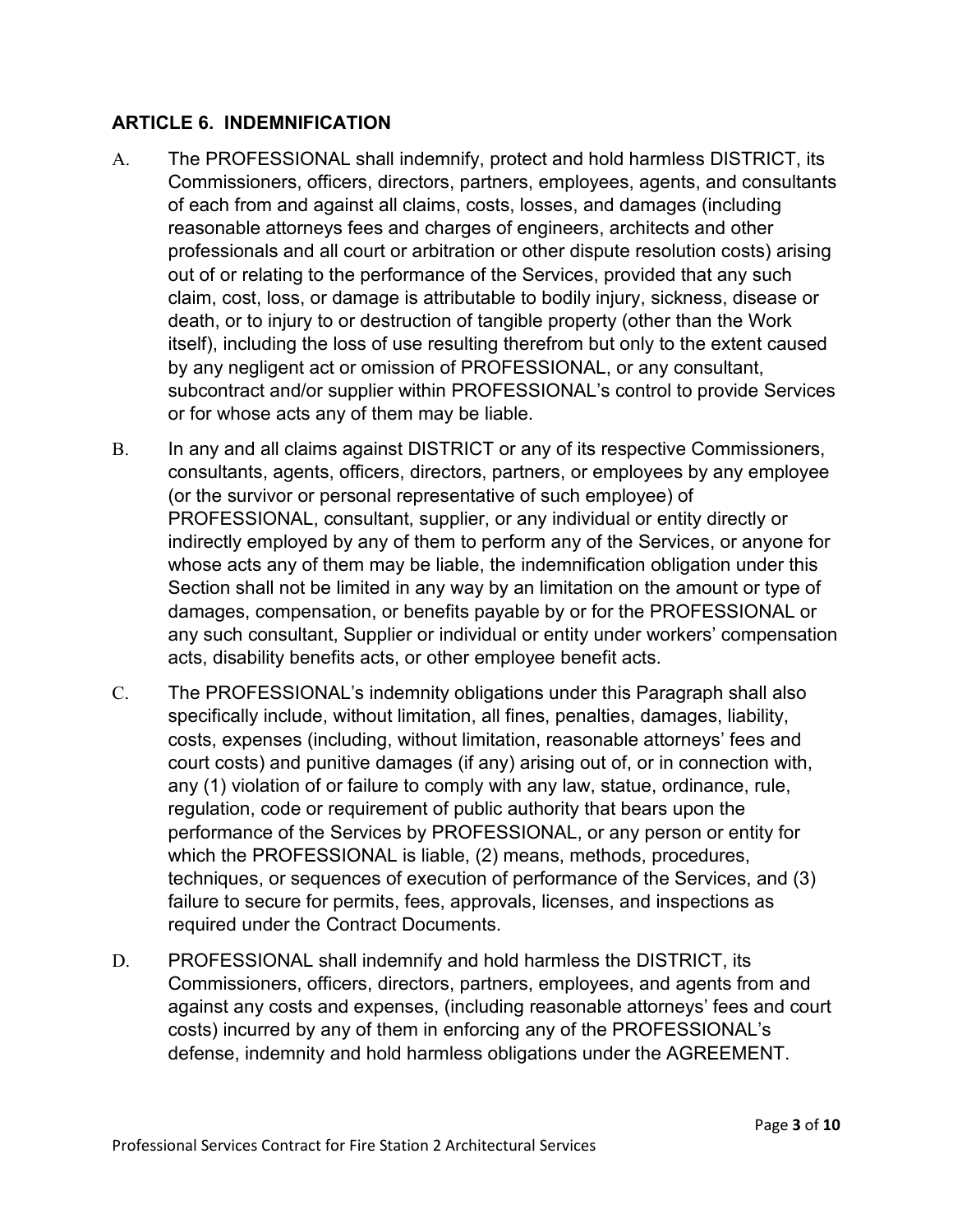# **ARTICLE 7. TERMINATION**

A. DISTRICT may terminate this AGREEMENT with or without cause at any time, upon seven (7) days prior written notice to the PROFESSIONAL. Upon such termination, DISTRICT shall pay PROFESSIONAL all amounts due and owing under this AGREEMENT for all Services provided up to the effective date of termination.

# **ARTICLE 8. DISPUTE RESOLUTION**

- A. *Mediation*. DISTRICT and PROFESSIONAL agree to mediate all disputes between them in good faith prior to the commencement of legal action. Each party shall be responsible for their own attorneys' fees and costs associated with mediation.
- B. *Jurisdiction*. If the parties fail to resolve a dispute through mediation, then all disputes shall be filed in the Court of Common Pleas for Charleston County, South Carolina.

# **ARTICLE 9. EMPLOYMENT PRACTICES**

- A. *Equal Opportunity Employment*. PROFESSIONAL shall comply with all state and federal Anti-discrimination laws in its operations and in providing Services pursuant to this AGREEMENT.
- B. *Immigration Reform and Control Act Compliance*. PROFESSIONAL shall comply with all requirements imposed on employers under the Immigration Reform and Control Act ("IRCA") with regard to every employee who will perform Services for PROFESSIONAL related to this AGREEMENT. PROFESSIONAL further agrees that PROFESSIONAL is the "employer" as that term is defined at 8 C.F.R. Section 274(a) 1(g), and that the DISTRICT is not the "employer" as so defined, with regard to such employees.
- C. *Indemnity*. PROFESSIONAL agrees that if it fails to comply with the requirements of the laws referenced in Article 9 herein, or it is determined by any governmental agency that an employee providing services under this AGREEMENT is not authorized for employment in the United States, PROFESSIONAL shall indemnify and hold harmless the DISTRICT from any liability or costs (including reasonable attorneys' fees) incurred by the DISTRICT as a result thereof.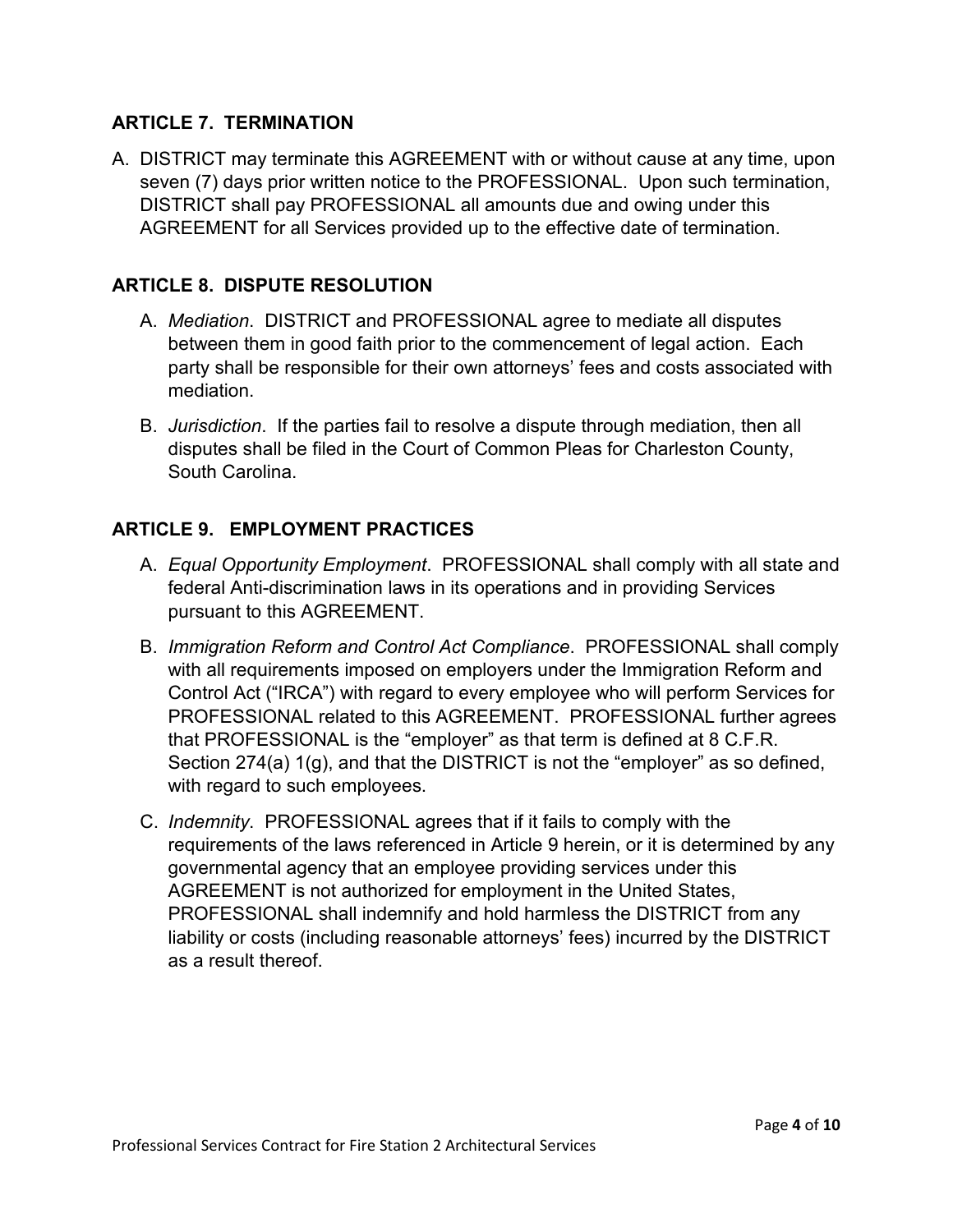# **ARTICLE 10. GENERAL TERMS AND CONDITIONS**

A. *Modifications*. Any modifications to this AGREEMENT or additional obligations assumed by either party in connection with this AGREEMENT, shall be binding only if evidenced in writing, and signed by each party or an authorized representative of each party.

B. *Authority to Contract*. Each party warrants and represents that it has authority to enter into this AGREEMENT and that the statements herein shall bind all heirs, successors, and assigns of both parties.

C. *Governing Law*. The services provided by this AGREEMENT shall be governed by the laws of the State of South Carolina.

D. *Severability*. If any provision of this AGREEMENT is deemed to be invalid, it shall not effect the other remaining valid provisions hereof.

E. *Notices*. Any notices to be sent to either party are to be sent to those addresses as set forth in the first paragraph of this AGREEMENT.

F. *Incorporation of Agreement*. This document is to be a total incorporation of all agreements and representations of and between each party hereto to the exclusion of any prior verbal representations.

G. *Assignability*. Any rights provided for in this Agreement, to any party hereto, are not assignable.

H. *Non-waiver*. The failure of DISTRICT to insist, in any one or more instances, upon strict performance of any of the terms, covenants, or conditions of the contract documents, shall not be construed as a waiver or relinquishment of the rights of DISTRICT to insist on the future performance of any such terms covenants, or conditions, but the obligations of the PROFESSIONAL with respect to such future performance shall continue in full force and effect.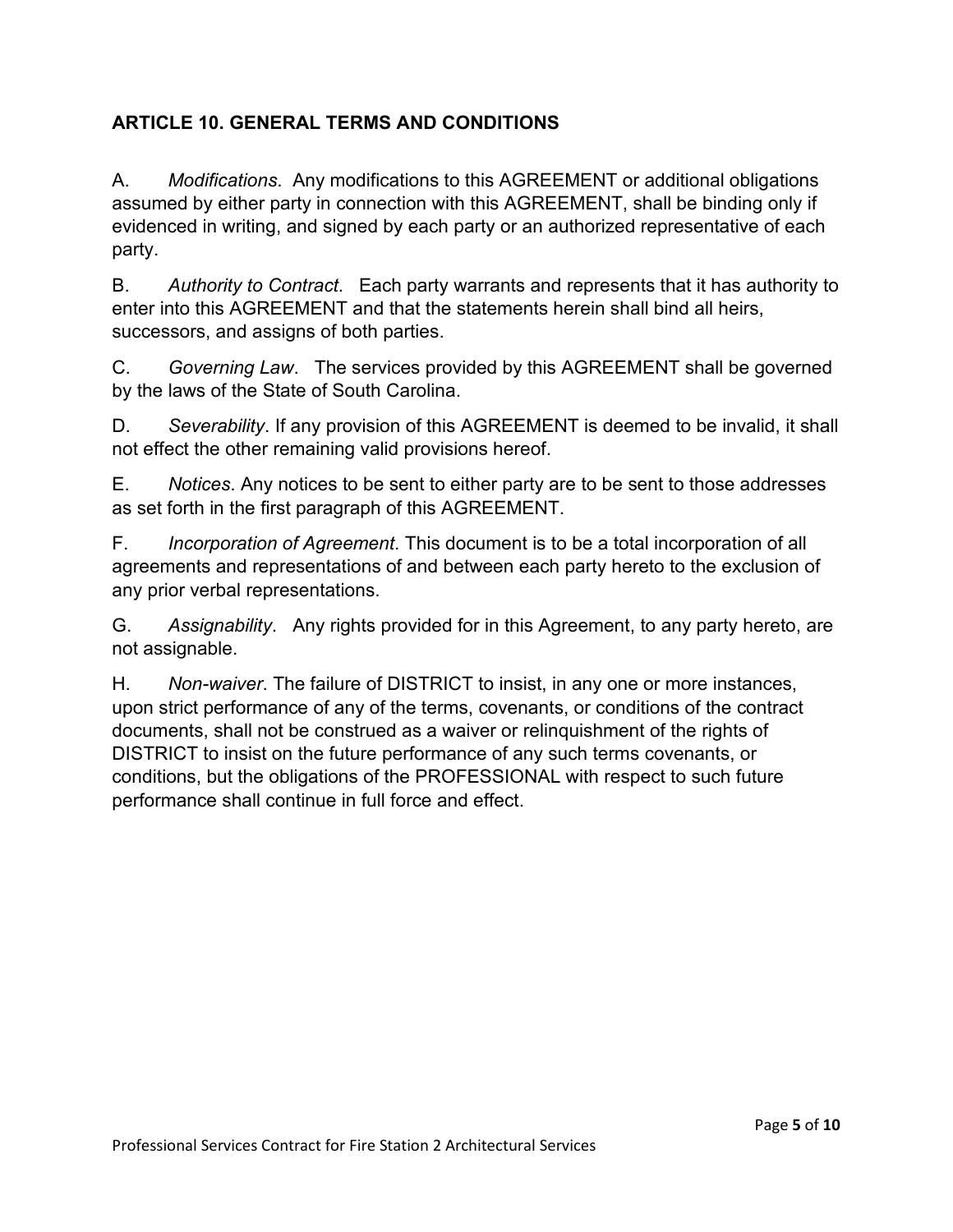# **JAMES ISLAND PUBLIC SERVICE AGREEMENT**

Dated: \_\_\_\_\_\_\_\_\_\_\_\_\_\_\_\_\_\_\_\_\_\_\_\_\_\_\_\_\_\_\_\_

Signed By: Dave Schaeffer Its: District Manager

# **INSERT COMPANY NAME OF PROFESSIONAL**

Dated: \_\_\_\_\_\_\_\_\_\_\_\_\_\_\_\_\_\_\_\_\_\_\_\_\_\_\_\_\_\_\_\_

Signed By: Insert Name of Representative

Its: Insert Title of Representative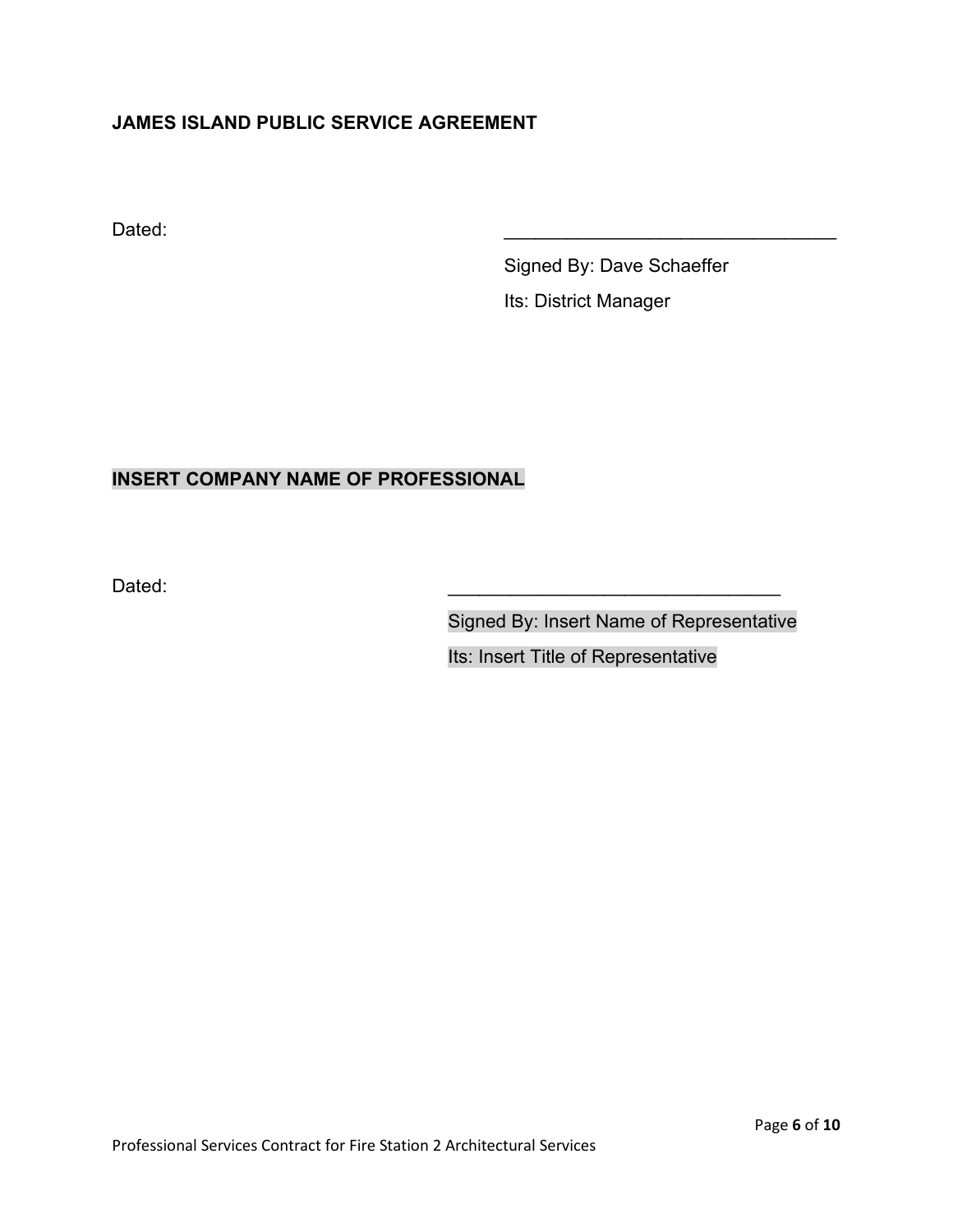# *EXHIBIT A*

## "Scope of Services"

The District is seeking proposals for initial deliverables for the project, that will not exceed \$50,000. Qualified Vendors must be:

- 1. Insured to the District's requirements
- 2. Experienced and qualified architectural or design firm.
- 3. Have the names of all personnel on file with a passing background check.

#### *Initial Deliverables Categories:*

Interested Vendors shall provide a proposal for a list of the deliverables that can be provided within the \$50,000 initial District maximum investment. If a Vendor is not proposing for all deliverables included in the RFP, such a proposal must clearly identify which deliverables are within the scope of the \$50,000 initial District maximum investment. Vendors are asked to hold pricing submitted for a minimum of 90 days after the proposal due date. The District will need to obtain approval from the District Commission at its Regular meeting held on June 27, 2022. The vendor selected will be asked to attend that meeting normally scheduled for 7:00 pm at the Town of James Island Town Hall located at 1122 Dills Bluff Rd.

#### **Deliverables:**

- Initial Programming, Planning, and Study Phases for a New Fire Station #2 approximately 4,000 gross square feet single-story structure; two bay (double stacked) apparatus bay and associated support spaces; living quarters, sleeping quarters, lavatories, and storage facilities within the initial investment not to exceed \$50,000.
- Renderings design team will provide 2 computer renderings for the Owner's use, including presenting components to the Commission with a Fire Station #2 Total Project Budget not to exceed \$50,000.
- Provide detailed anticipated budget for vertical and horizontal construction on desired site / parcels; provide detailed projected demolition costs of current structures within the initial investment not to exceed \$50,000
- Furniture Coordination is understood to include tables and chairs, systems furniture for the sleeping quarters, living quarters, kitchen, and gear grids and other assorted storage components; issue a design intent package for the systems furniture and loose furniture to the District's selected manufacturer/dealer; review pricing of furniture from dealer. Estimated costs for the District to purchase the required furniture within the initial investment not to exceed \$50,000.
- Landscape Architecture includes plantings, buffers, irrigation, and development of site amenities with the project site. The intent is to use plants that are indigenous or well-adapted to the locale and that require minimal maintenance. Services include Schematic Design through Contract Administration, including regulatory coordination. Estimated costs for the District to landscape the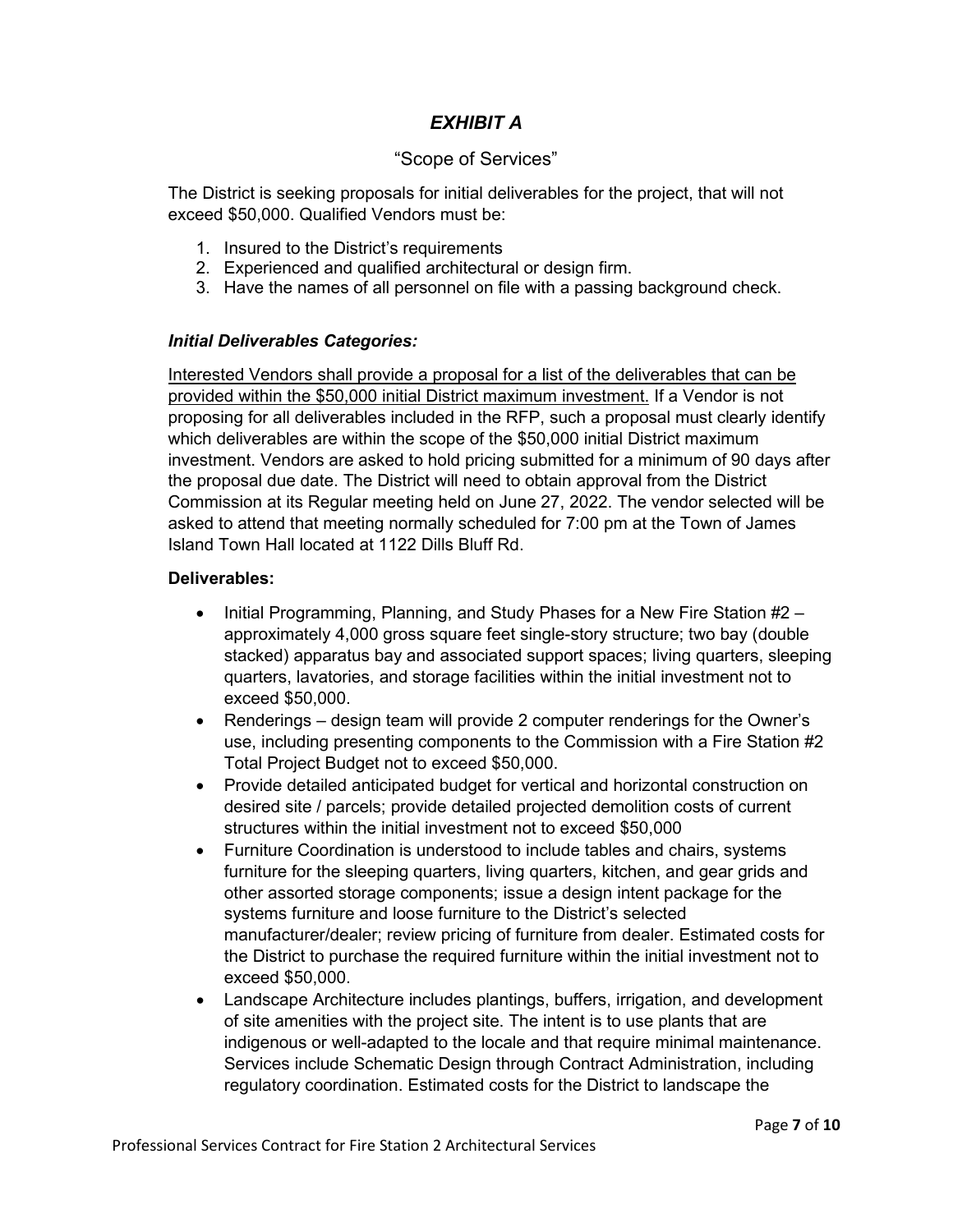proposed options for conceptual stations within the initial investment not to exceed \$50,000.

- Site Development of Multiple Parcels zoning permitting, technical review committee, and design review board serviced will be needed.
- Surveying and Geotechnical analysis need to be determined.
- Coordinate recording of easements or plat revisions to be provided in conjunction with District Legal Counsel.
- Construction procurement is anticipated to be a traditional Design-Bid-Build Process.
- Basic services include architecture, civil engineering to the property line, structural engineering, and mechanical, electrical, and fire protection engineering. Milestones and deliverables include schematic design, design development, and construction documents with owner input and review at all milestones; bidding and negotiation; contract administration.
- Cost Estimating services provided by an independent cost estimator to track the construction budget at project milestones; develop itemized construction cost estimate for all relevant divisions of work and recommended Owner contingencies; estates prepared with Schematic Design, Design Development, and Construction Documents (approximately 30%, 65%, and 95%)
- Special Systems services coordinated by design team to JIPSD standards for IT / AV / Communication / Security / Distributed Antenna System (DAS) to coordinate:
- IT- cable tray or J Hook for cabling, with servers, switches, and UPS to be provided by JIPSD or its vendor
- Conduit from telecom service point to IT Room
- TV in living quarters
- DAS performance based system with signal booster to be coordinated and installed by FCC Contractor
- Wall-mounted PURVIS System and accessories / bunk room lighting, rip-n-run printers, annunciators, etc. with final components and installation
- PURVIS and DAS wiring is required to be in conduit (no cable tray or hooks)
- Security and Access Controls
- Energy Modeling, LEED or Green Globes certification, traffic analysis, offsite utilities, and commissioning within the initial investment not to exceed \$50,000.

**The selected vendor shall present conceptual drawings for options with Fire Station #2, detailed estimated costs for the various options with the project options, to the JIPSD Commission no later than Monday, October 10, 2022 at a JIPSD Commission Fire Committee Meeting. The selected vendor will provide the District with electronic versions of all work products and supporting documents associated with the deliverables detailed above prior to the presentation to the Commission Monday, October 10, 2022.**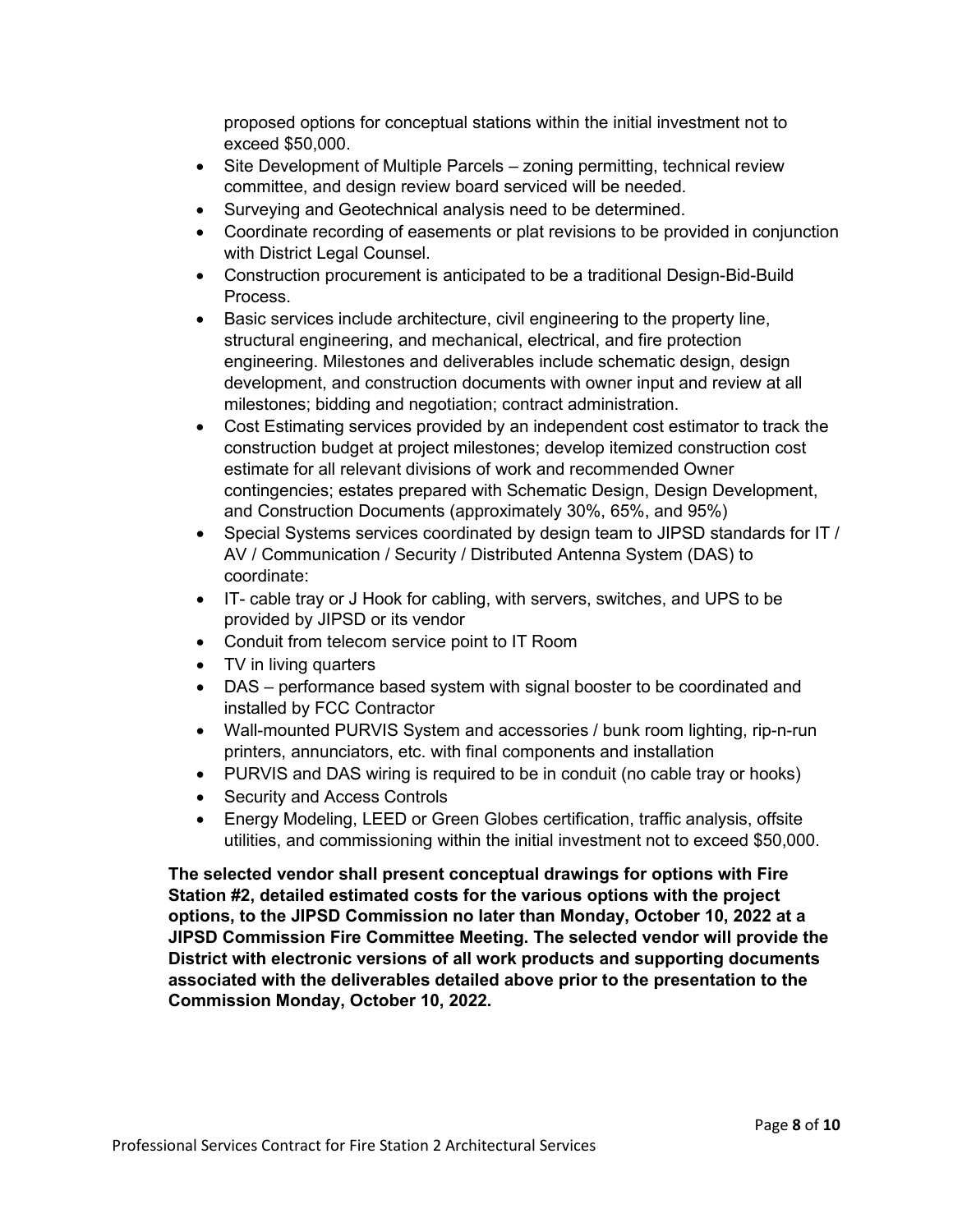# *EXHIBIT B*

# "Insurance"

## *Insurance*

- A. PROFESSIONAL is agreeing to assume the responsibility for the Services as described above and herein, and shall maintain, at a minimum, the following insurance coverages:
	- i. Professional and General Liability

| a. Each Occurrence:   | \$1,000,000.00 |
|-----------------------|----------------|
| b. General Aggregate: | \$2,000,000.00 |

- ii. Workman's Compensation Insurance in compliance with the statutes of the State of South Carolina or the state which has jurisdiction over the PROFESSIONAL's employees with a minimum limit of Five Hundred Thousand and 00/100 Dollars (\$500,000.00).
- iii. Automobile Liability Insurance (owned, non-owned, or hired units) with a minimum combined single coverage limit of One Million Dollars and 00/100 (\$1,000,000.00).
- iv. Umbrella/Excess Liability

| a. Each Occurrence:   | \$1,000,000.00 |
|-----------------------|----------------|
| b. General Aggregate: | \$1,000,000.00 |

- B. PROFESSIONAL shall provide an actual endorsement indicating thereon that the DISTRICT has been named as an additional named insured at the time in which this AGREEMENT is signed by PROFESSIONAL. Coverage under the additional insured endorsement shall be considered primary.
- C. If any Services are to be performed by a subcontractor, consultant, or other entity or individual under the control of PROFESSIONAL or for whom PROFESSIONAL is liable for, PROFESSIONAL shall require the same to comply with all provisions of this AGREEMENT, including but not limited to these insurance provisions.
- D. Before DISTRICT is to execute this AGREEMENT, the PROFESSIONAL shall submit evidence that all required insurance policies are in effect, along with the required additional insured endorsement, and that the insurance company(s) providing such coverage will be noticed of the need to maintain the insurance coverage as provided above and herein, for the duration of this AGREEMENT,